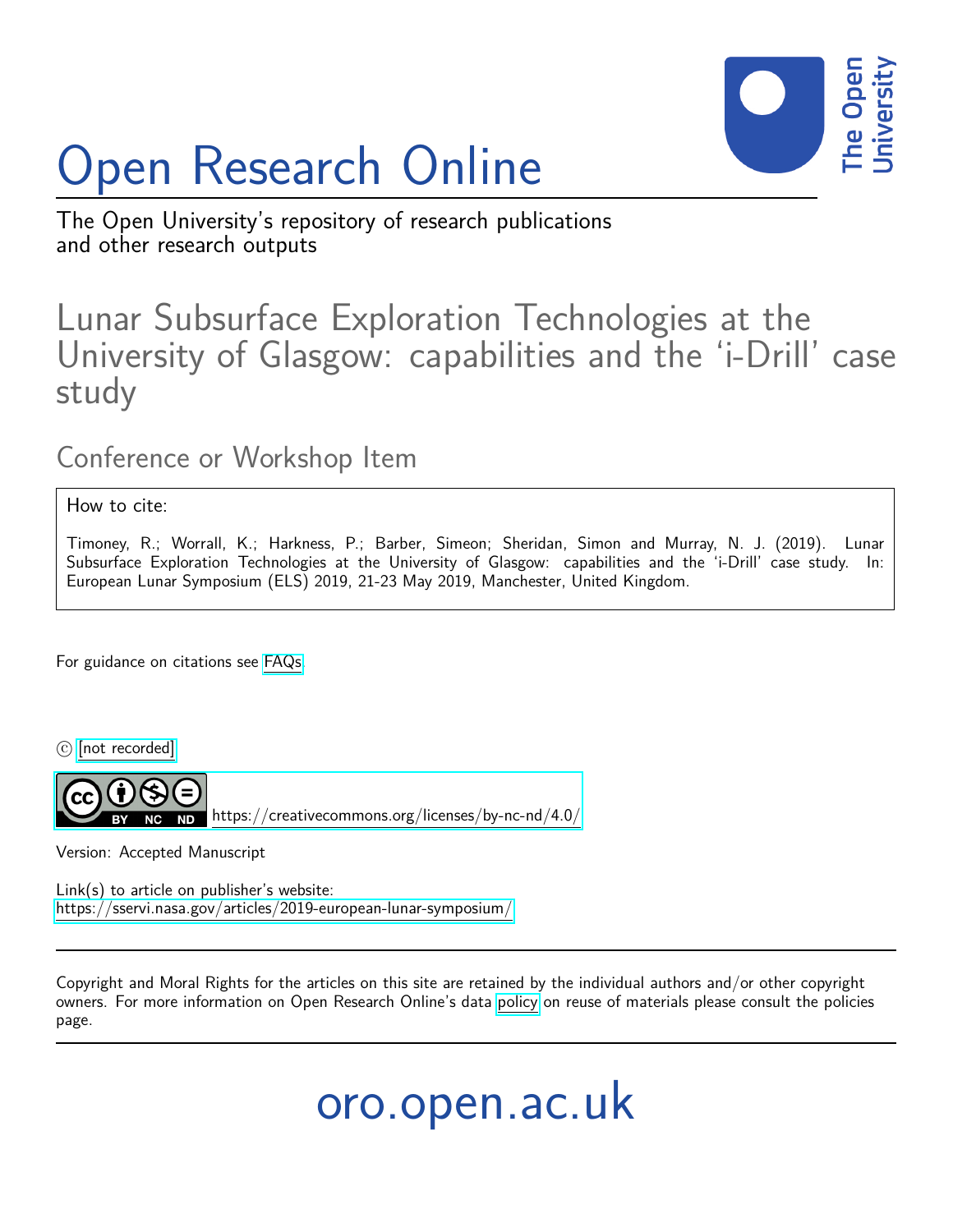**Lunar Subsurface Exploration Technologies at the University of Glasgow: capabilities and the 'i-Drill'**  case study. R. Timoney<sup>1</sup>, K. Worrall<sup>1</sup>, P. Harkness<sup>1</sup>, S. J. Barber<sup>2</sup>, S. Sheridan<sup>2</sup> and N. Murray<sup>3</sup>. <sup>1</sup>School of Engineering, University of Glasgow, Glasgow, UK. G12 8QQ, [r.timoney.1@research.gla.ac.uk](mailto:r.timoney.1@research.gla.ac.uk) <sup>2</sup>School of Physical Sciences, The Open University, Milton Keynes, UK. MK7 6AA. <sup>3</sup>Dynamic Imaging Analytics, Milton Keynes, UK. MK16 6GD.

#### **Introduction:**

A recent European focus on the exploration of the Moon, may provide the scientific community with opportunities to further understand our nearest neighbour, both in its own right and as an indicator of the rich history of our Solar System. Numerous missions are planned, starting with in-situ robotic exploration but envisaged to later involve sample return and new human sorties to the lunar vicinity.

Many missions will target previously unsampled high-latitude and/or Permanently Shadowed Regions (PSRs), in a quest to provide ground truth for orbital measurements that suggest elevated concentrations of water and other volatiles associated with these lowtemperature environments. Such species are of high intrinsic scientific value; moreover the use of these materials as a potential feedstock within the emerging field of in-situ resource utilisation (ISRU) additionally makes them of particular interest to future mission planners. To this end, the authors propose technologies capable of the extraction and analysis of these volatiles, as candidate payload elements on these upcoming missions.

#### **Drilling and Sampling Technologies: Ultrasonic Planetary Core Drill (UPCD)**

The University of Glasgow has experience in the development and testing of robotic planetary drilling and sampling systems which utilise a number of different technologies. The Ultrasonic Planetary Core Drill (UPCD) project [1], funded by an EC FP7 grant, ran from 2014-2017 and saw a consortium of European partners develop a drilling and caching system, based upon the ultrasonic-percussive technique, capable of autonomously extracting core samples of still-frozen regolith simulant as depicted in Figure 1.



**Figure 1: UPCD sampling dry (L) and saturated (R) Locharbriggs sandstone**

This technology was tested at Coal Nunatak, Antarctica (73° S, 68° W) in December 2016 and proved to be a promising technology for use in potential Sample Return scenarios, capable of assembling, disassembling and caching in excess of three 10 mm core-containing drill bits, requiring 50 W of power on average to achieve this.

#### **Percussive Rapid Access Isotope Drill (P-RAID)**

The technologies developed for the UPCD project proved to be an excellent baseline for the development of a new system, the Rapid Access Isotope Drill (P-RAID), in collaboration with the British Antarctic Survey [2]. This cam-hammer driven rotary-percussive mechanism (Figure 2) was developed in order to sample subglacial bedrock cores – a longstanding aim within the field of paleoclimatology. Making use of the planetary drilling approach, P-RAID offers a solution to the problem which has a substantially lower resource demand than conventional, industrial approaches.



**Figure 2: P-RAID architecture (L) and core samples of sandstone, limestone and microgabbro (R)**

This technology has been tested in laboratory settings and also in a thermal vacuum chamber and has proven to be a robust means of obtaining samples of simulated planetary terrain, capturing cores with a diameter of 25 mm and as long as 300 mm. This can be achieved with as little as 70 W average power.

#### **Ultrasonic Penetration of Granular Materials**

The application of ultrasonic vibration to classic penetrometry tends to reduce both the overhead force and power required to insert the device to the required depths within granular terrain. Glasgow has